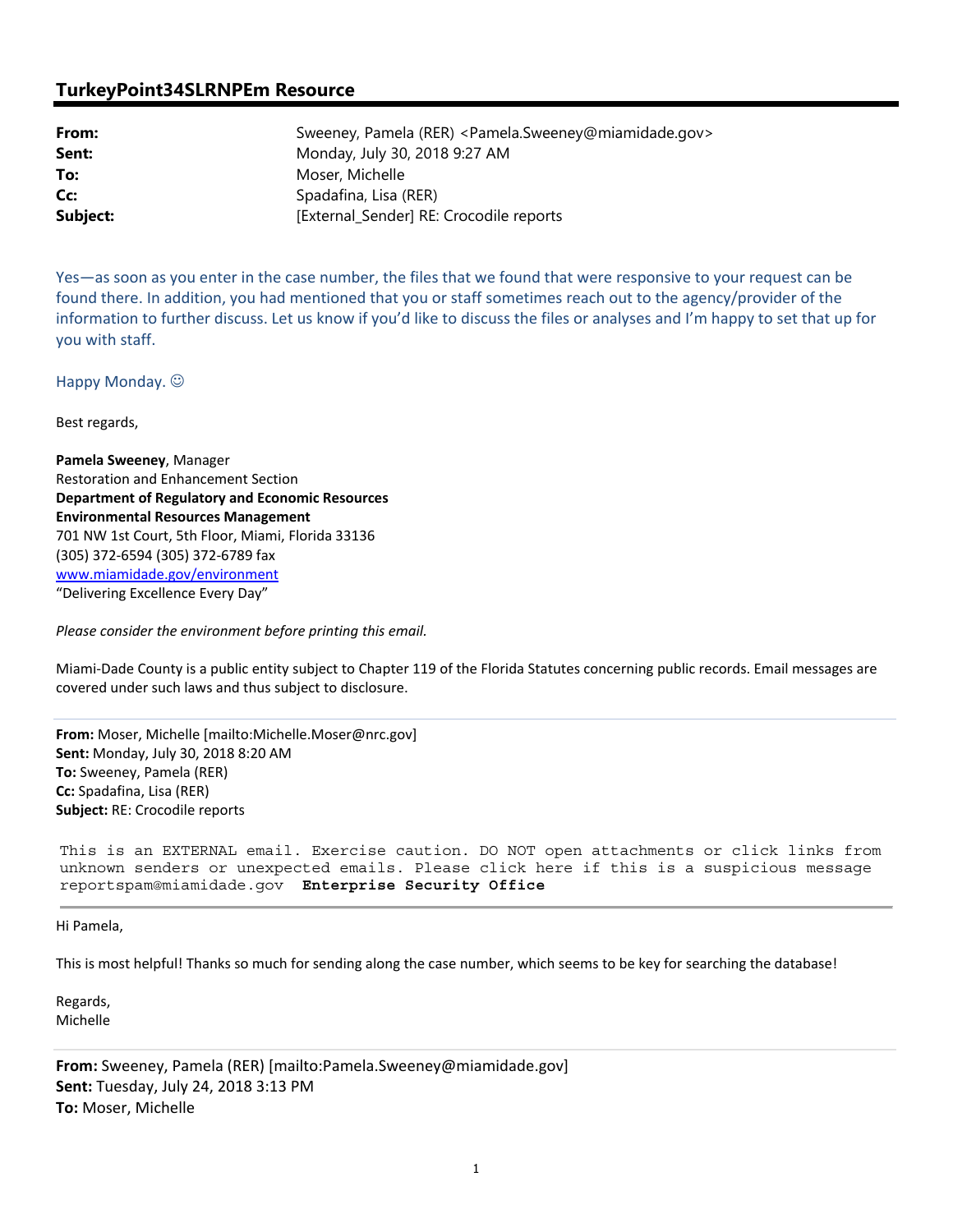## **Cc:** Spadafina, Lisa (RER) **Subject:** [External\_Sender] Crocodile reports

Hello, Michelle!

Apologies for the delay- we finally have the croc reports updated to our electronic records management system.

Link to online records page: http://ecmrer.miamidade.gov:8080/hpi/search

The "Case Number" is 18-999. Then click on the link that comes up. It may take 24 hours for them all to appear. I believe there are 22 reports—mostly reports from FPL to the South Florida Water Management District as part of the Uprate project or from FPL to the US Fish and Wildlife Service. There are two permits issued to FPL by the Service as well. Let us know if you have any questions or if you want additional information on our analyses.

| Q Search                  |        |          | Prev    | 1 out of 1     | $\check{ }$ | Next<br>$\blacktriangledown$ (0) $\blacktriangledown$ | FA<br>$25$ Page $\blacktriangleright$ |
|---------------------------|--------|----------|---------|----------------|-------------|-------------------------------------------------------|---------------------------------------|
|                           |        |          | C<br>È  | Folio (Exclude | Case Number | Facility Name                                         | Document Type                         |
| Full-Text Search          |        | Search   | Ω       | 3070270000010  | 18-999      |                                                       | FPL FLORIDA P MONITORING R 12-        |
| Search returned 1 results |        |          | $\prec$ |                |             |                                                       |                                       |
| Attribute Search          |        |          |         |                |             |                                                       |                                       |
|                           |        |          |         |                |             |                                                       |                                       |
| <b>Facility Name</b>      |        |          |         |                |             |                                                       |                                       |
| Case Number               | 18-999 | $\times$ |         |                |             |                                                       |                                       |
|                           |        |          |         |                |             |                                                       |                                       |
| Folio                     |        |          |         |                |             |                                                       |                                       |
|                           |        |          |         |                |             |                                                       |                                       |
| (Exclude)                 |        |          |         |                |             |                                                       |                                       |

Best regards,

**Pamela Sweeney**, Manager Restoration and Enhancement Section **Department of Regulatory and Economic Resources Environmental Resources Management** 701 NW 1st Court, 5th Floor, Miami, Florida 33136 (305) 372-6594 (305) 372-6789 fax www.miamidade.gov/environment "Delivering Excellence Every Day"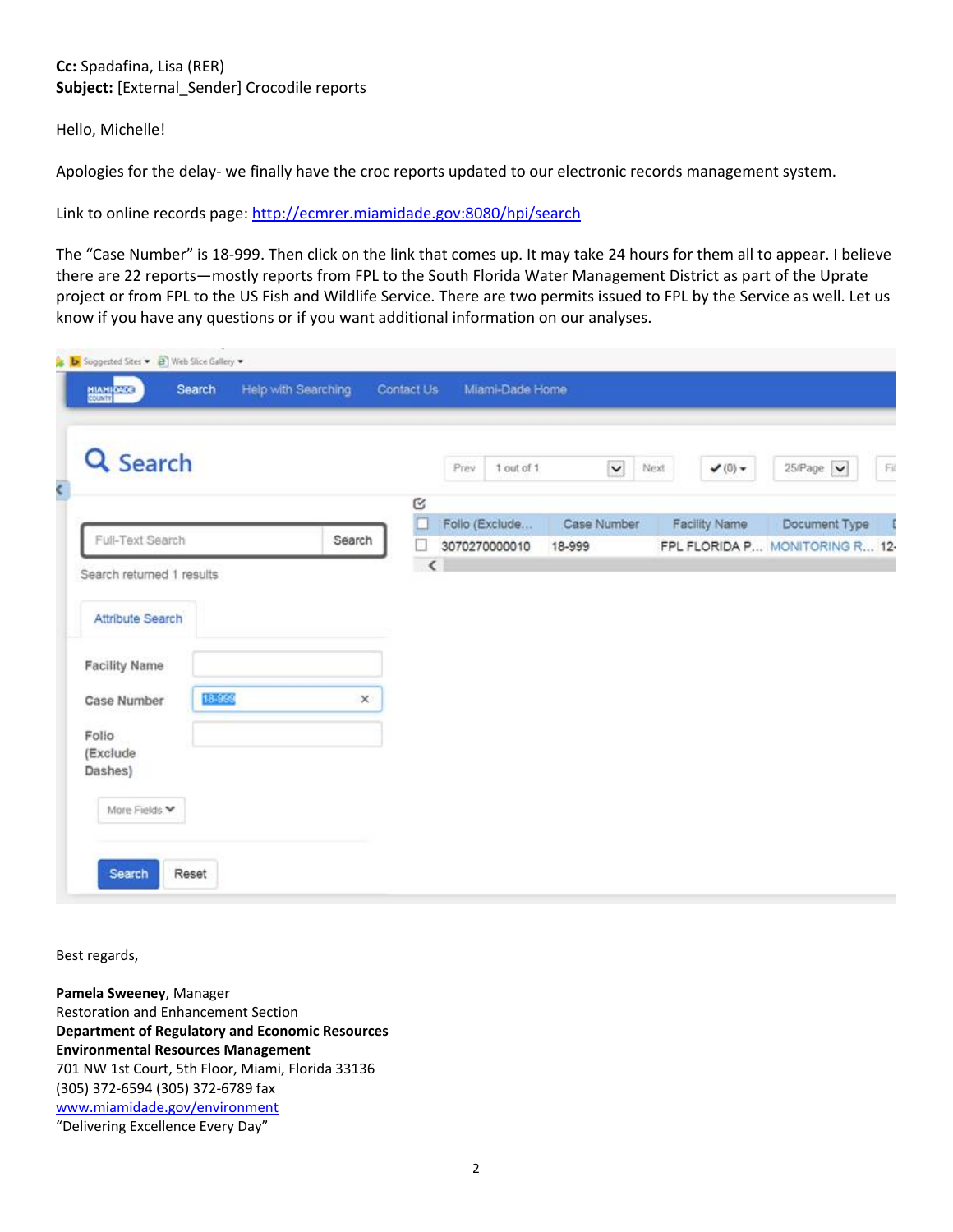*Please consider the environment before printing this email.* 

Miami-Dade County is a public entity subject to Chapter 119 of the Florida Statutes concerning public records. Email messages are covered under such laws and thus subject to disclosure.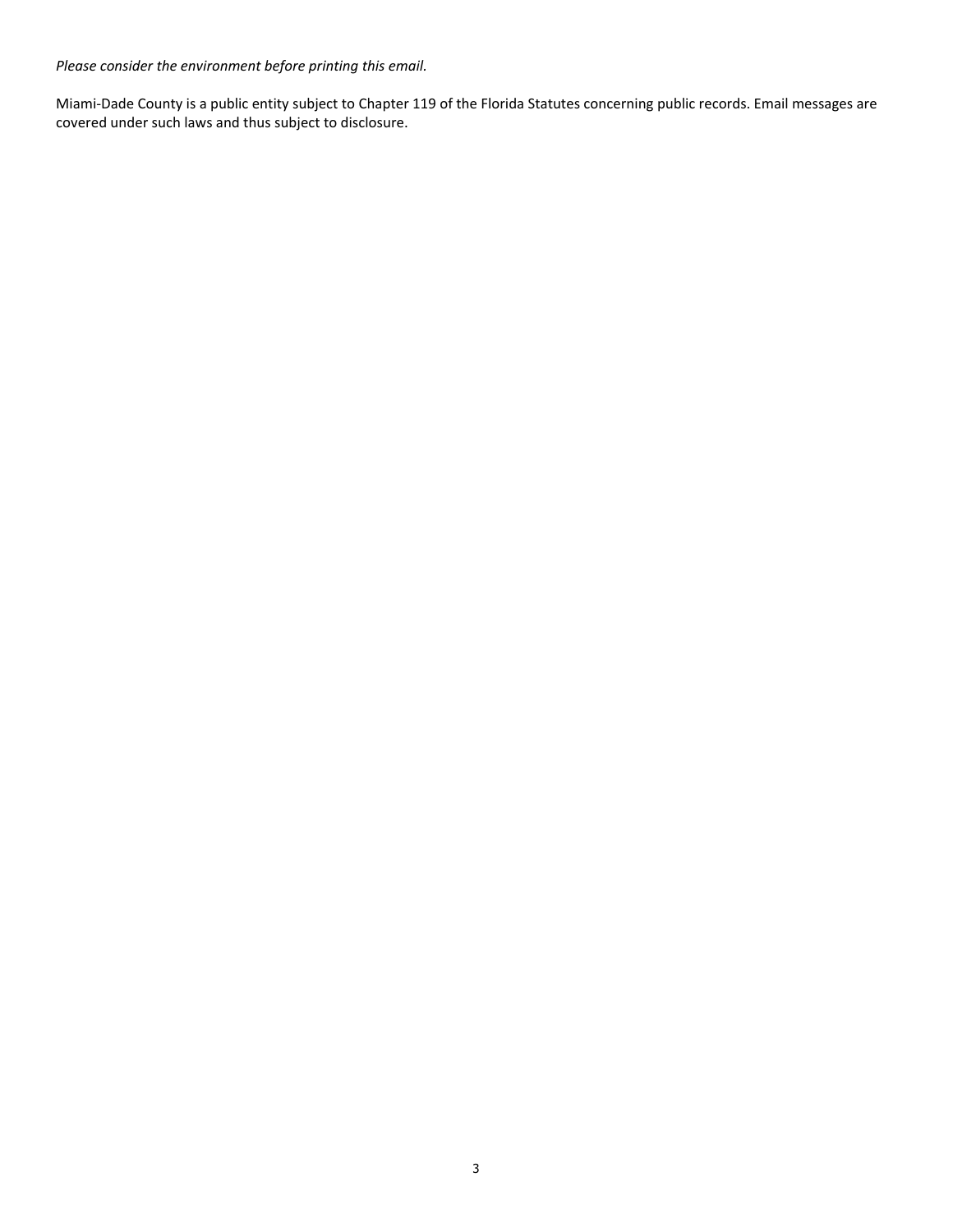| <b>Hearing Identifier:</b> | TurkeyPoint34_SLR_NonPublic |
|----------------------------|-----------------------------|
| <b>Email Number:</b>       | 14                          |

**Mail Envelope Properties** (13BEB87DF59F2E49B1DCA8DF21F00BD8B74AFECF)

| Subject:              | [External Sender] RE: Crocodile reports |
|-----------------------|-----------------------------------------|
| <b>Sent Date:</b>     | 7/30/2018 9:27:21 AM                    |
| <b>Received Date:</b> | 7/30/2018 9:27:35 AM                    |
| From:                 | Sweeney, Pamela (RER)                   |

**Created By:** Pamela.Sweeney@miamidade.gov

## **Recipients:**

"Spadafina, Lisa (RER)" <Lisa.Spadafina@miamidade.gov> Tracking Status: None "Moser, Michelle" <Michelle.Moser@nrc.gov> Tracking Status: None

| <b>Post Office:</b>                                                                                                                                                           | S0020287.miamidade.gov           |                                     |
|-------------------------------------------------------------------------------------------------------------------------------------------------------------------------------|----------------------------------|-------------------------------------|
| <b>Files</b><br><b>MESSAGE</b><br>image001.jpg                                                                                                                                | <b>Size</b><br>3121<br>39684     | Date & Time<br>7/30/2018 9:27:35 AM |
| <b>Options</b><br><b>Priority:</b><br><b>Return Notification:</b><br><b>Reply Requested:</b><br><b>Sensitivity:</b><br><b>Expiration Date:</b><br><b>Recipients Received:</b> | Standard<br>No.<br>No.<br>Normal |                                     |